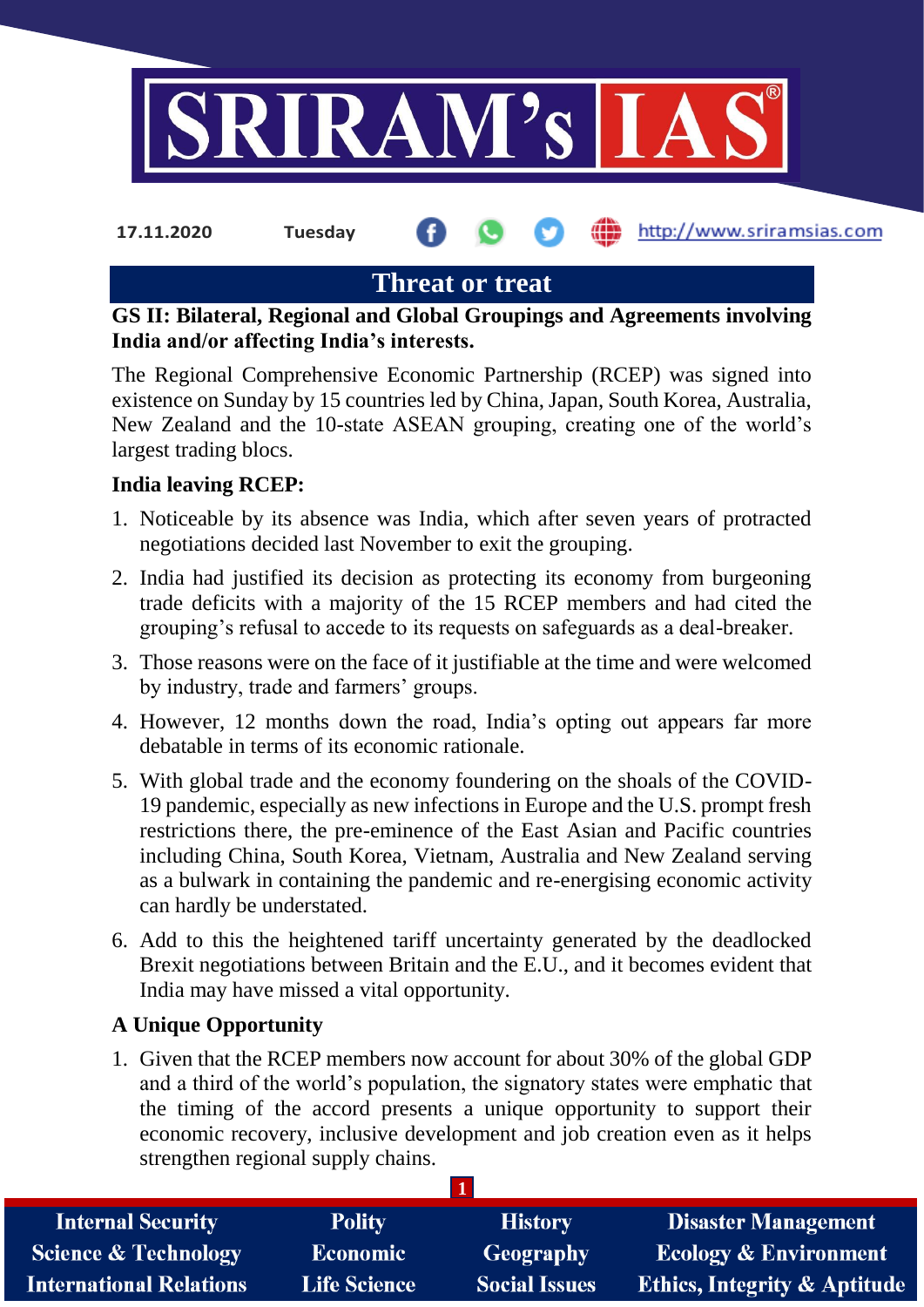

# 2. Interestingly, among the ASEAN signatories are several relatively far smaller economies including Vietnam and the Philippines, which not only continue to have their share of disputes with Beijing but also suffer significant trade imbalances with Asia's largest economy.

http://www.sriramsias.com

- 3. That these and other larger nations in the grouping have chosen to bury their geopolitical differences with China in order to prioritise what they collectively see as a mutually beneficial trading compact that would benefit their economies over the long term is the clearest testament to economic realism trumping nationalist politics.
- 4. Also, the summary of the final agreement shows that the pact does cover and attempt to address issues that India had flagged including rules of origin, trade in services, movement of persons and, crucially, remedies and safeguards.

### **Conclusion:**

Acknowledging India's economic heft and value as a market, the RCEP members have not only left the door open should New Delhi reconsider its stance but have also waived a key 18-month cooling period for interested applicants. It would be in India's interest to dispassionately review its position and embrace openness rather than protectionism.

# **Learn Through Graphics:**

**17.11.2020 Tuesday**

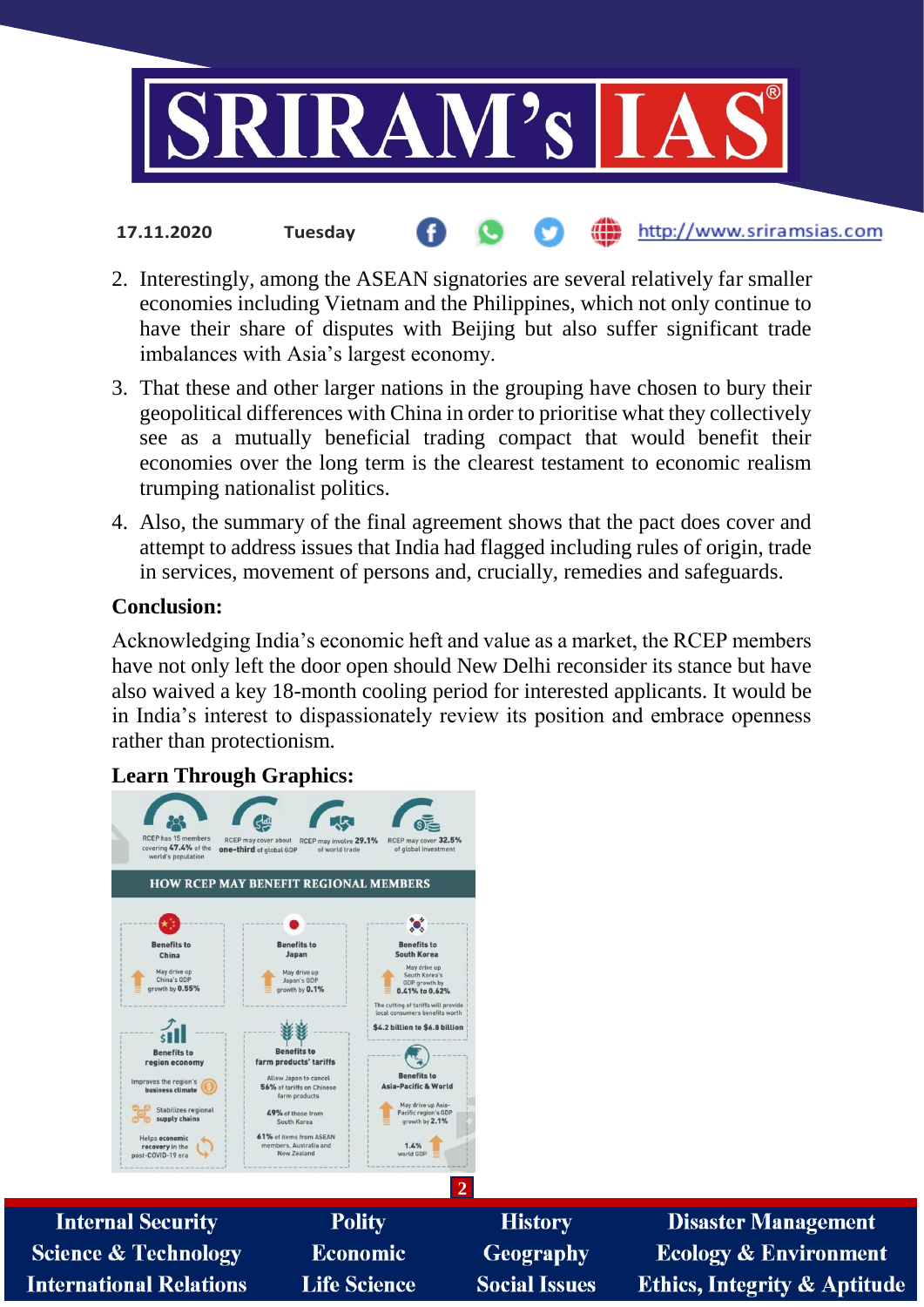

**17.11.2020 Tuesday**

http://www.sriramsias.com

# **The right lessons from Pulwama and Balakot**

### **GS III: Role of External State and Non-state Actors in creating challenges to Internal Security.**

### **Aspects of Pulwama**

- 1. The responsibility for the intelligence failure, violation of standard operating procedures by security forces and the possible involvement of disgraced Jammu and Kashmir police officer, Davinder Singh, remain unexamined.
- 2. Davinder Singh was posted in Pulwama from May 2017 to August 2018 and was caught transporting two absconding militants to Delhi in his private car earlier this January. He had earlier been named by Afzal Guru, who was hanged in 2013, as a key go-between in the 2001 terrorist attack on the Parliament.
- 3. While the crumbling of institutions like Parliament, the judiciary and the media in recent years has earned a lot of attention, scholars have been shy of making robust enquiries about the conduct of the armed forces, an institution even more critical to the health of Indian democracy. Alleged nearness of some officers of IAF to the ruling party in 2019 elections posed such challenges.

### **Gravity of the crisis**

- 1. The real focus from February 27 last year should be on the Indian threat and Pakistani counter-threat of firing missiles at each other, an escalatory move that could have taken the conflict into uncharted territory.
- 2. That the situation was serious is recognised from the urgent interventions by the United States, the United Kingdom and others that night who pressed on both the governments to step back.

### **Conclusion:**

That the two countries could deescalate so quickly is a positive sign but the fact that any miscreant with a few kilos of explosive and an old car can bring these two nuclear-weapon states to the brink of war should leave us worried.

| <b>Internal Security</b>        | <b>Polity</b>       | <b>History</b>       | <b>Disaster Management</b>              |
|---------------------------------|---------------------|----------------------|-----------------------------------------|
| <b>Science &amp; Technology</b> | <b>Economic</b>     | Geography            | <b>Ecology &amp; Environment</b>        |
| <b>International Relations</b>  | <b>Life Science</b> | <b>Social Issues</b> | <b>Ethics, Integrity &amp; Aptitude</b> |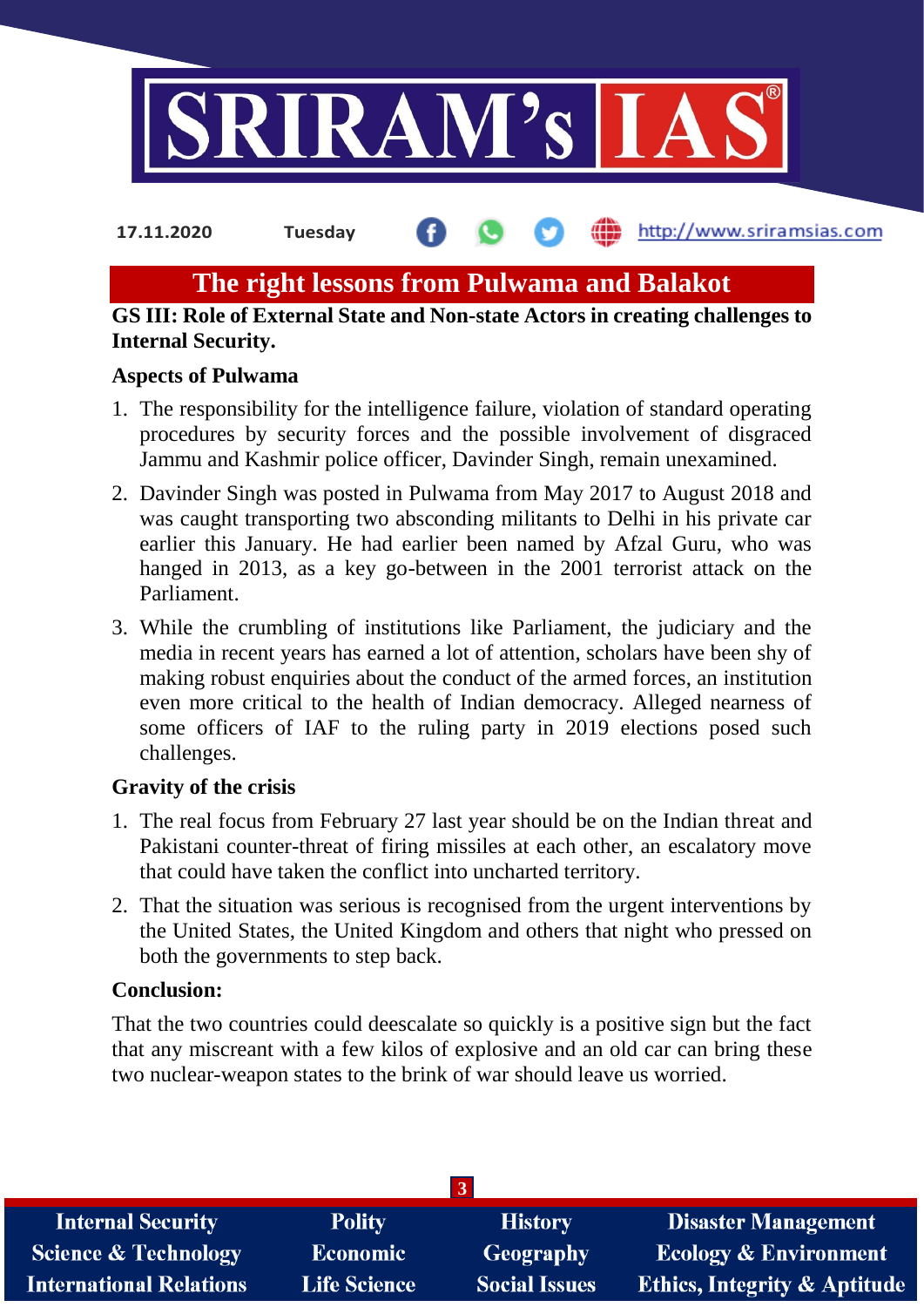

**17.11.2020 Tuesday**

**fin** http://www.sriramsias.com

# **Fallen through the cracks**

# **GS III: Inclusive Growth and issues arising from it.**

**Crux:** India's high economic growth has been of little value for its underacknowledged female workers. This article reviews the position of women's work in India, the effects of the ongoing pandemic, and the new Indian labour codes in relation to women's labour.

# **Two Anniversaries:**

- 1. The year 2020 marks the anniversary of two major events concerning the status of women. First, it is nearly fifty years since the Committee on the Status of Women in India (CSWI) submitted the report 'Towards Equality' to the United Nations (UN), which focused on women-sensitive policymaking in India, providing a fresh perspective on gender equality.
- 2. Second, it is the 25th anniversary of the Beijing Platform for Action, a benchmark for analysing the condition of women and State-led empowerment.

### **Gender Paradox**

- 1. Between 2004 and 2018 unlike the shrinking gender gap in educational attainment — the gender gap in workforce participation yawned, demonstrating one of the lowest labour participation rates for women, which have been consistently declining since 1950.
- 2. The recently released Periodic Labour Force Survey (PLFS), 2018-19 indicates a dramatic fall in absolute employment for men, and more so women, who faced a decline in labour participation rates (from 2011 to 2019) in rural areas from 35.8% to 26.4%, and stagnation in urban areas at around 20.4%.
- 3. Furthermore, the World Economic Forum's Global Gender Gap Report ranks India at 149 among 153 countries in terms of women's economic participation and opportunity.
- 4. The gender wage gap is the highest in Asia, with women 34% below men (for equal qualification and work), according to a 2019 Oxfam report. This stifles women's labour force participation, despite the guarantees of India's Equal Remuneration Act, 1976.

| <b>Internal Security</b>        | <b>Polity</b>       | <b>History</b>       | <b>Disaster Management</b>              |
|---------------------------------|---------------------|----------------------|-----------------------------------------|
| <b>Science &amp; Technology</b> | <b>Economic</b>     | Geography            | <b>Ecology &amp; Environment</b>        |
| <b>International Relations</b>  | <b>Life Science</b> | <b>Social Issues</b> | <b>Ethics, Integrity &amp; Aptitude</b> |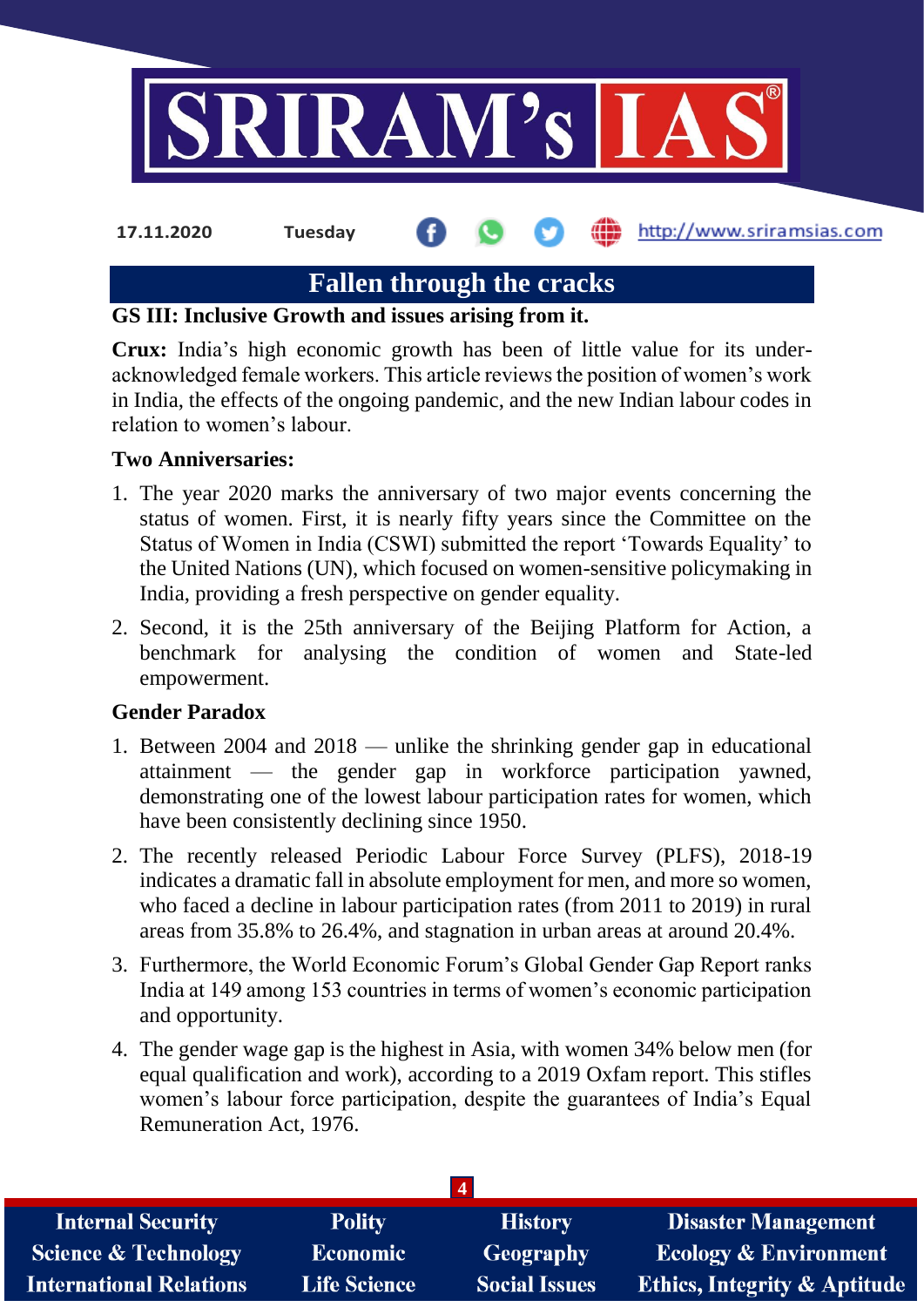

- http://www.sriramsias.com **17.11.2020 Tuesday**
- 5. Women also disproportionately populate India's informal economy and are concentrated in low-paid, highly precarious jobs.

### **In Agriculture Mostly but not as Farmers**

- 1. Research analyst Shiney Chakraborty's estimates show that agriculture employs nearly 60% of women, who form the bulk of landless labourers in an almost completely informal sector, with no credit access, subsidies, little equipment, and abysmal asset ownership.
- 2. According to IndiaSpend, only about 13% of women tillers owned their land in 2019.
- 3. Manufacturing employs (almost completely informally) only around 14% of the female labour force.
- 4. The service sector sees women disproportionately involved in care-work. According to the National Sample Survey (NSS) 2005, over 60% of the 4.75 million domestic workers are women.

### **COVID-19 fallout**

- 1. In the context of the ongoing pandemic, in India, the Centre for Monitoring Indian Economy (CMIE) showed that 39% of women lost their jobs in April and May compared to 29% of men, corroborating the UN's fears of COVID-19's compounding impact on already low-paid and insecurely-employed poor women.
- 2. Unsurprisingly, India's strikingly unequal gender division of household work has also worsened during the pandemic. Women spend (an unpaid) three times (as per NSS) or even six times (as per OECD) more time than men in household work.
- 3. According to the World Health Organization, 70% of the world's healthcare and social workers are women. In India, women are indispensable as frontline ASHA workers, but they are underpaid and overworked.

### **New Labour laws**

1. India recently passed three labour codes, on occupational safety, health and working conditions, on industrial relations, and on social security. The laws are expected to transform labour relations, but they only end up 'easing business'.

| <b>Internal Security</b>        | <b>Polity</b>       | <b>History</b>       | <b>Disaster Management</b>              |
|---------------------------------|---------------------|----------------------|-----------------------------------------|
| <b>Science &amp; Technology</b> | <b>Economic</b>     | Geography            | <b>Ecology &amp; Environment</b>        |
| <b>International Relations</b>  | <b>Life Science</b> | <b>Social Issues</b> | <b>Ethics, Integrity &amp; Aptitude</b> |